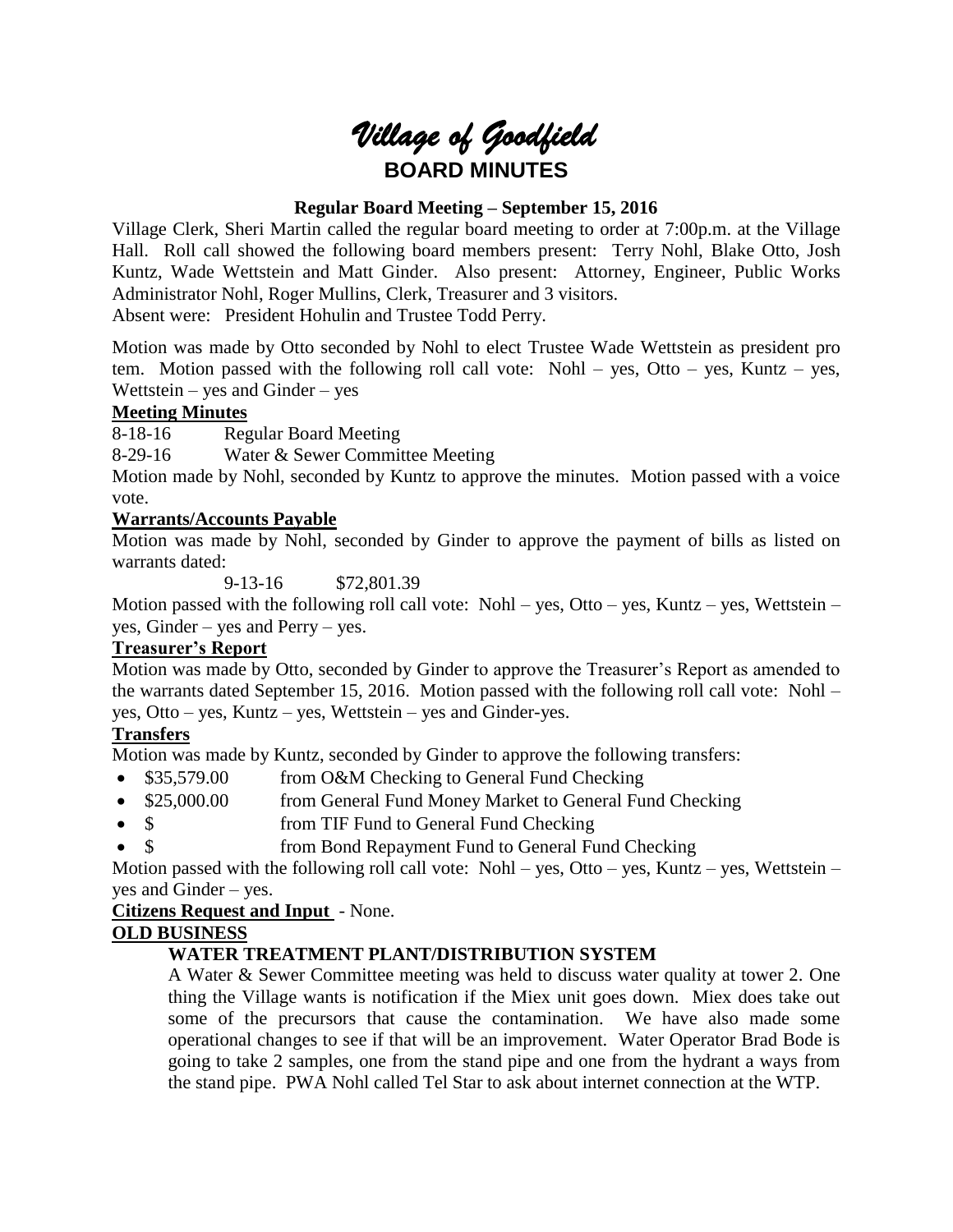Brad Bode will get Orica programming changes and resin sample information to Ed with Lewis, Yockey & Brown and Ed will contact Orica.

**1. Water Main Extension**

Nothing discussed.

## **SEWER TREATMENT PLANT/DISTRIBUTION SYSTEM**

## **1. STP Expansion**

The Village is still holding Final Pay Request for Stark.

Stark is expected to come to finish project soon.

# **2. Trunk Sewer Improvements – Clearing Brush - Easements**

Nothing discussed.

#### **Payment of outstanding invoices upon request of Village Engineer**

No payment of outstanding invoices.

#### **Goodfield Business Park**

Nothing discussed.

**Possible Annexation**

Nothing discussed. This will be taken off agenda.

#### **East Robinson Street – Right of Way/Driveway Repairs**

Driveway repairs are completed and look good.

# **Skybeam (DTN) Agreement**

Nothing discussed.

#### **Rte. 117 Sanitary Sewer Service**

Engineer Yockey reported that paperwork is complete. We are waiting for the preconstruction meeting with GA Rich.

PWA Nohl said Scott Leman submitted plans by Blunier Builders but nothing was included for inside the building, only the shell. PWA asked them to re-draw plans.

# **Storm Siren Replacement**

Storm siren has been replaced. Reagan Communications knows of a town north of here that doesn't have the funds to purchase a new siren. PWA Nohl will do some checking to see if they are interested in buying a used siren.

#### **Repair for West Well**

Repair of west well should be complete Thursday or Friday.

# **Chemical Feed Room at Water Treatment Plant**

Engineer Yockey is revising the chemical retainment wall so it is all concrete block because of the concern that in the future we could change to gaseous chlorine and it would be needed for a barrier.

#### **Approval of Audit Report**

John Grimes, CPA, presented the Audit Report and Management letter.

Motion was made by Kuntz, seconded by Otto to approve the management letter.

Motion passed with the following roll call vote: Nohl – yes, Otto – yes, Kuntz – yes, Wettstein – yes and Ginder – yes.

Motion was made by Otto, seconded by Ginder to approve the Audit Report. Motion passed with the following roll call vote: Nohl – yes, Otto – yes, Kuntz – yes, Wettstein – yes and Ginder – yes.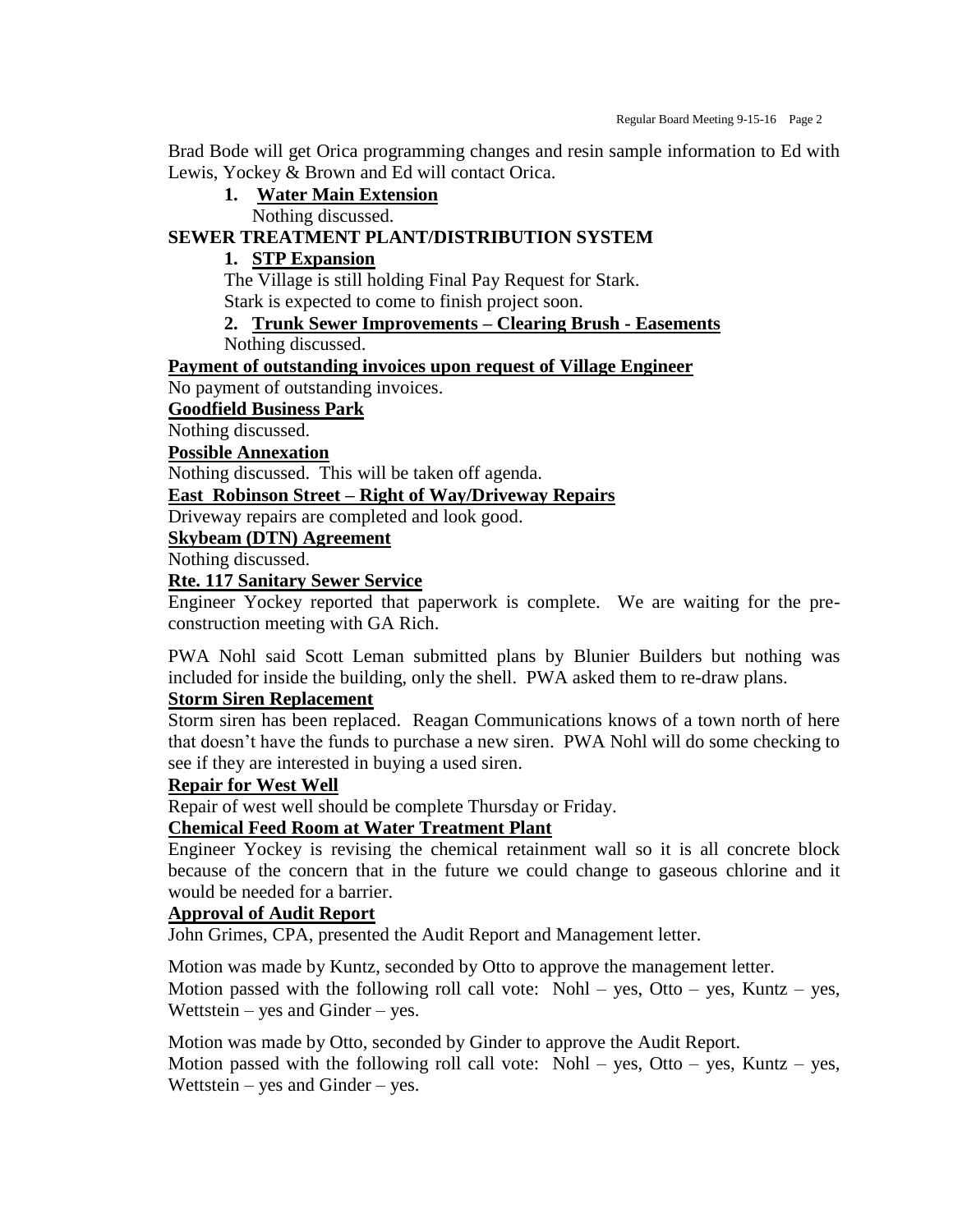#### **Comprehensive Plan/Mile and a half radius map**

The purpose of a Comprehensive Plan is to enforce the 1 ½ zoning map. A joint Special Board and Planning Commission meeting will be held in October to discuss the Comprehensive Plan.

#### **Consolidated Election**

Clerk handed out election packets to Trustees Nohl, Wettstein and Kuntz.

## **HP Design Jet T2530 Printer**

Two bids were considered from Marco and RK Dixon. Motion was made by Nohl, seconded by Kuntz to approve the purchase of a HP Design Jet T2530 Printer in the amount of \$10,300.00 but to wait until the \$2,000 rebate is offered again. Motion passed with the following roll call vote: Nohl – yes, Otto – yes, Kuntz – yes, Wettstein – yes and Ginder – yes.

# **Replace Mule – Polaris 6X6 Ranger**

Two bids were considered for the purchase of a Mule Polaris 6X6 Ranger:

| <b>German Bliss</b> | \$17,432.39 |
|---------------------|-------------|
| Cupi's              | \$16,236.00 |

Motion was made by Nohl, seconded by Otto to approve the purchase of a Mule Polaris 6X6 Ranger at Cupi's. Motion passed with the following roll call vote: Nohl – yes, Otto – yes, Kuntz – yes, Wettstein – yes and Ginder – yes.

#### **NEW BUSINESS**

#### **Introduction of New Police Chief**

Police Chief Jim Edwards is retiring and introduced new Chief of Police Brad Potts to the Board. Brad started August  $29<sup>th</sup>$  and Jim will be retiring the end of September. Brad retired from Tazewell County as a sergeant; he worked there for 28 years.

Trustee Otto along with all the Board thanked Jim for all of his hard work and dedication to the Village for the past 15 years! Jim said it has been an honor to serve.

# **Code Change – Ordinance – Building Permit Section 10.103**

Motion was made by Ginder, seconded by Nohl to approve **Ordinance #16-05**, an Ordinance amending Section 10.103 Fees of the Village Code. Motion passed with the following roll call vote: Nohl – yes, Otto – yes, Kuntz – yes, Wettstein – yes and Ginder – yes.

#### **Code Change – Ordinance – Building Permit Section 10.601**

Motion was made by Kuntz, seconded by Wettstein to approve **Ordinance #16-06**, an Ordinance amending Section 10.601 Fines and Other Penalties of the Village Code.

Motion passed with the following roll call vote: Nohl – yes, Otto – yes, Kuntz – yes, Wettstein – yes and Ginder – yes.

# **Code Change – Ordinance – Building Permit Section 10.106**

Motion was made by Ginder, seconded by Kuntz to approve **Ordinance #16-07**, an Ordinance amending Section 10.106 Issuance of Building Permit of the Village Code with amendment as discussed in meeting to clarify language to determine the amount refundable and to clarify the permit price is paid up front. Motion passed with the following roll call vote: Nohl – yes, Otto – yes, Kuntz – yes, Wettstein – yes and Ginder – yes.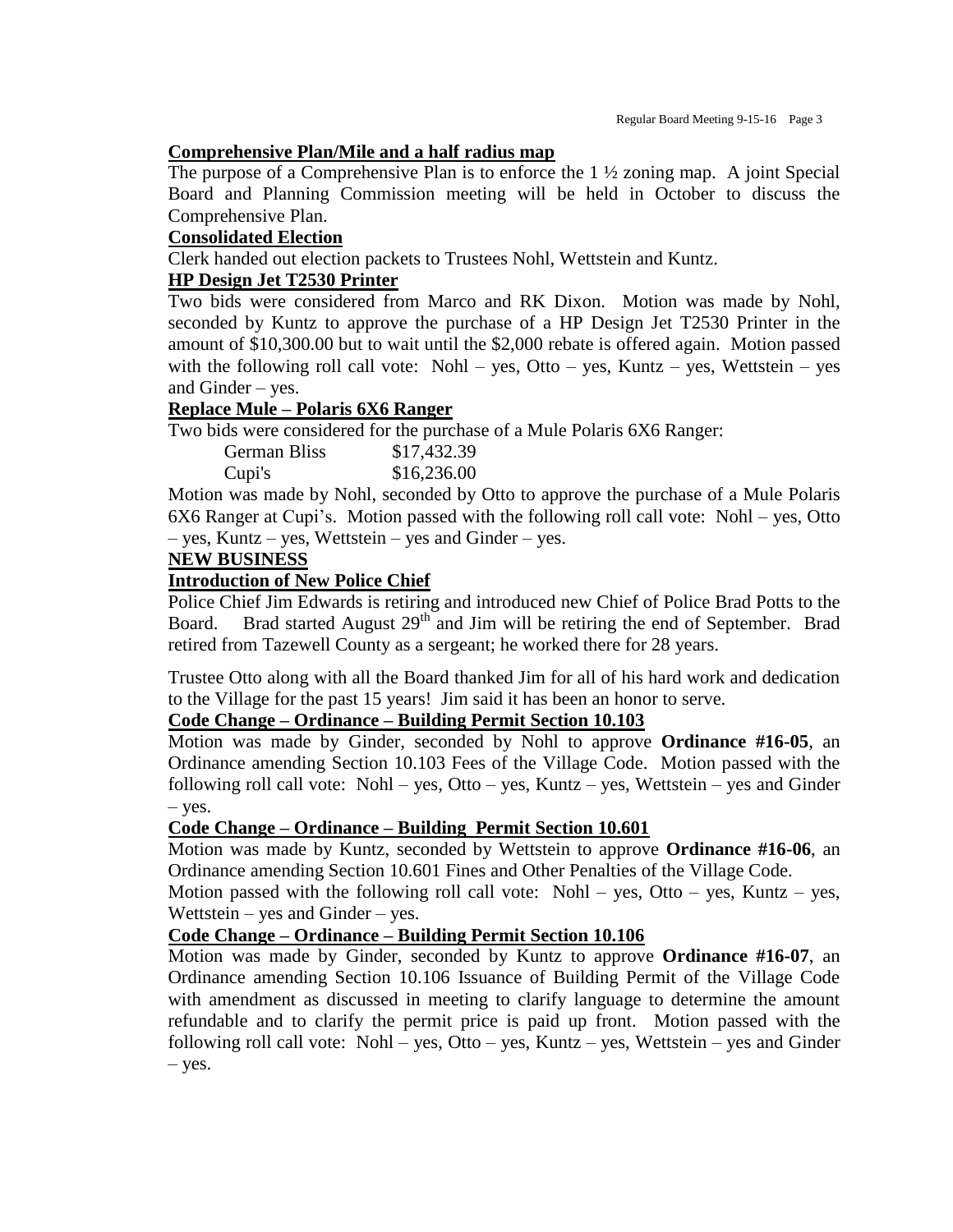#### **Tax Abatement Ordinance – 2007**

Motion was made by Nohl, seconded by Kuntz to approve **Ordinance #16-08**, an Ordinance abating the tax hereto levied for the year 2016 to pay the principal of and interest on \$750,000 General Obligation Bonds (Alternate Revenue Source), series 2007 of the Village of Goodfield. Motion passed with the following roll call vote: Nohl – yes, Otto – yes, Kuntz – yes, Wettstein – yes and Ginder – yes.

## **Tax Abatement Ordinance – 2013**

Motion was made by Kuntz, seconded by Ginder to approve **Ordinance #16-09**, an Ordinance abating the tax hereto levied for the year 2016 to pay the principal of and interest on \$630,000 General Obligation Refunding Bonds (Alternate Revenue Source), series 2013 of the Village of Goodfield. Motion passed with the following roll call vote:  $Nohl - yes$ ,  $Otto - yes$ ,  $Kuntz - yes$ ,  $Wettstein - yes$  and  $Ginder - yes$ .

#### **Tax Abatement Ordinance – 2014**

Motion was made by Otto, seconded by Nohl to approve **Ordinance #16-10**, an Ordinance abating the tax hereto levied for the year 2016 to pay debt service on the General Obligation Bonds (Alternate Revenue Source), series 2014 of the Village of Goodfield. Motion passed with the following roll call vote: Nohl – yes, Otto – yes, Kuntz – yes, Wettstein – yes and Ginder – yes.

# **Surplus Equipment/Maintenance Agreement**

Congerville would like to see the maintenance agreement prior to making agreement.

Attorney Ierulli said we can determine it surplus and that it is in the best interest of the Village to give it to Congerville with the stipulation that we could use it in a catastrophe. Motion was made by Kuntz, seconded by Otto to allow Attorney Ierulli to draw up an Intergovernmental Agreement with Congerville. Motion passed with the following roll call vote: Nohl – yes, Otto – yes, Kuntz – yes, Wettstein – yes and Ginder – yes.

# **Set Trick or Treat Hours**

Trick or Treat hours were set for Monday, October  $31<sup>st</sup>$  from 5-8p.m.

#### **Set TIF Joint Review Meeting**

TIF Joint Review Meeting is set for October 20, 2016 at 6:45, prior to Regular Board Meeting.

#### **Schedule Committee Meetings**

Nothing scheduled.

#### **Municipal Calendar**

Completed.

# **Other Business**

**Attorney –** Heartland Cable approached the Village for a Franchise Agreement. Attorney Ierulli spoke with Heartland Cable and said the Village would need to have a Public Hearing and adopt a Franchise Agreement the same as other cable servers. Motion was made by Otto, seconded by Nohl to put on October Regular Board meeting agenda and for Attorney Ierulli to prepare documents. Motion passed with the following roll call vote: Nohl – yes, Otto – yes, Kuntz – yes, Wettstein – yes and Ginder – yes. **Engineer –** None.

**Public Works Administrator –** PWA Nohl talked to President Hohulin and Trustee Wettstein that he would like to eventually hire another full time laborer. He would start him as part-time and if it works out hire him full time.